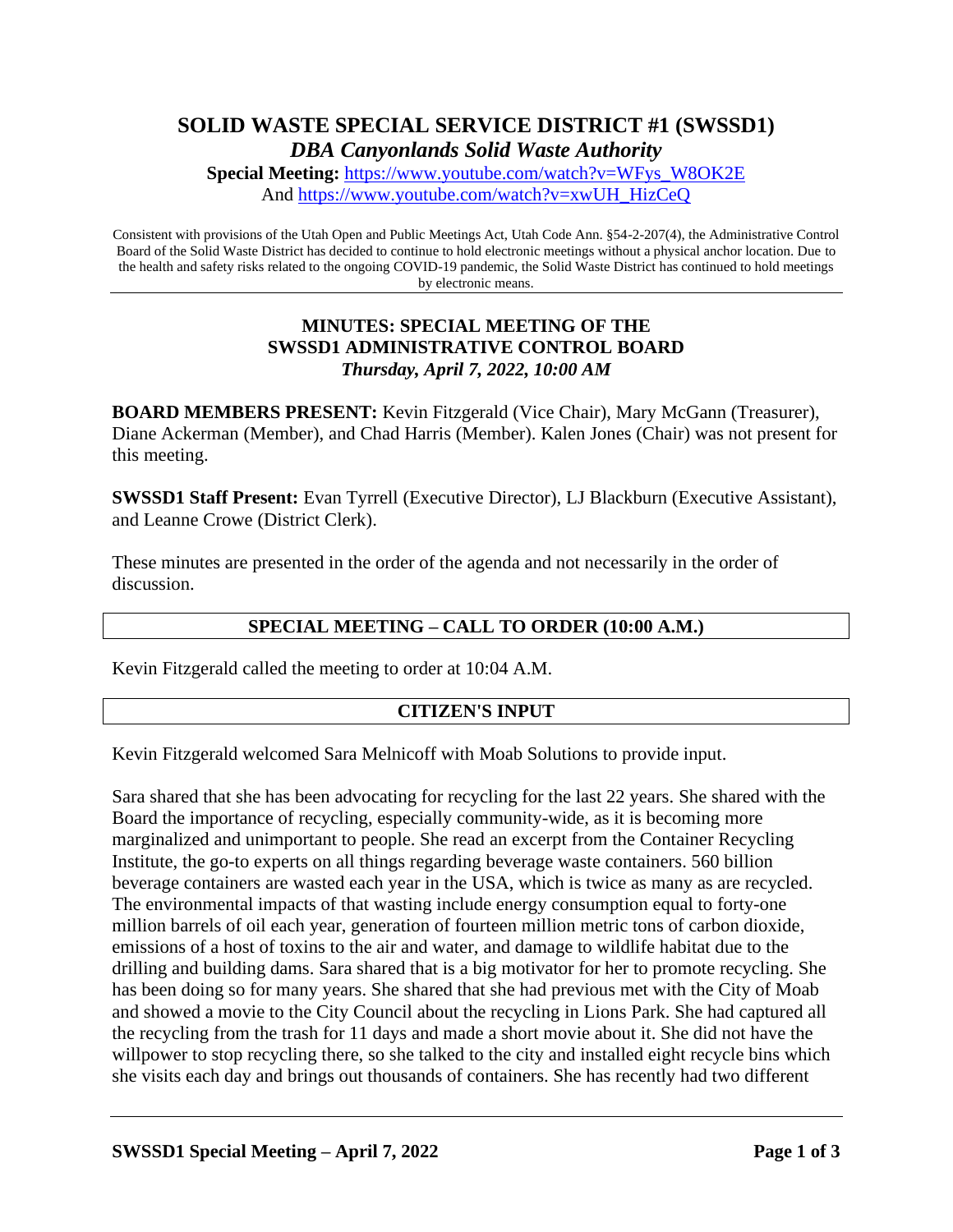people tell her about their travels in 4 to 5 states and this is the first place that they have seen recycling and they are so happy to see it here. People really want the ability to recycle but public recycling is tricky.

However, she has been impressed with how little contamination has been in the recycling. It takes a minute to remove it and she was happy with how much people are wanting to recycle. The opportunities we have here now since Evan has come onboard and how much things have exponentially improved beyond anyone's wildest imagination. The amount of work that has been done to turn things into the situation we have now which has been a long-time dream for Sara. Sara says everyone says we do not have the money to support public recycling and we only have a few years to keep the earth habitable so we must have the money or at least the political will. Sara shared the idea that the city and the county can join forces with the District to able to pay for a full-time recycle person through the city, who can manage all the public recycling. She feels that would be a good burden sharing and a wonderful way to get public recycling out there. Then Sara thanked the Board for their time.

Kevin Fitzgerald thanked Sara for sharing this information, noting her suggestions are good and that the board will take this to the City and County.

# **CLOSED SESSIONS**

## **A. STRATEGY SESSION TO DISCUSS PENDING OR REASONABLY IMMINENT LITIGATION**

## **B. DISCUSSION OF THE CHARACTER, PROFESSIONAL COMPETENCE, OR PHYSICAL OR MENTAL HEALTH OF AN INDIVIDUAL(S)**

**MOTION: Mary McGann motioned/Diane Ackerman seconded to go into a closed session to talk about imminent and pending litigation and character and competency of an individual. Roll call vote: Chad Harris, Mary McGann, Diane Ackerman, and Kevin Fitzgerald each voted yes. Motion passed 4-0.** 

**The board entered a closed session at 10:12 A.M.** 

**MOTION: Mary McGann motioned/Chad Harris seconded to move out of closed session. Roll call vote: Chad Harris, Mary McGann, Diane Ackerman, and Kevin Fitzgerald each voted yes. Motion passed 4-0.**

**The closed session ended at 12:03 P.M.**